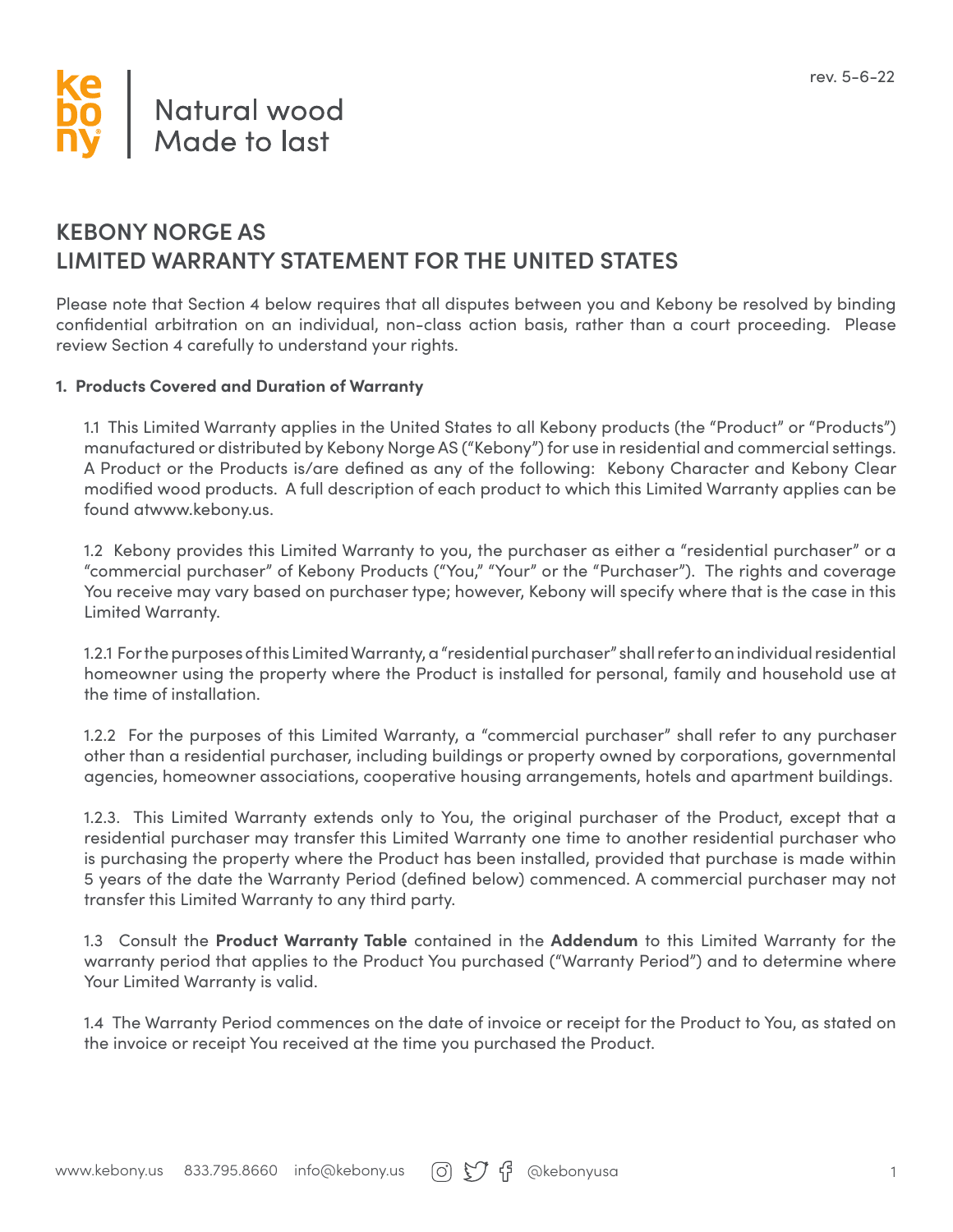#### **2. Terms of the Warranty**

2.1 Kebony warrants that the Product You have purchased from Kebony or from an authorized Kebony reseller in the U.S. is produced to the specifications described in the relevant Product Data Sheets issued by Kebony that are valid and in effect at the time of purchase. These Data Sheets can be downloaded from www.kebony.us.

#### **2.2 Damage Covered by the Warranty**

Subject to the conditions set out herein, Kebony warrants that from the date of delivery as stated on the invoice and for the Warranty Period following delivery as defined in the Product Warranty Tables listed in the Addendum, the Products will not be damaged by decay caused by soft-rot fungi and the wood destroying fungi Postia placenta, Coniophora puteana, Gloephyllum trabeum or Corriolus versicolor, such that the Products do not perform according to their intended function.

*Note that Kebony is a natural material, and natural variation in quality may require that single boards need replacement within the Warranty Period. Replacement of single boards due to natural variations in quality will not be covered, except at Kebony's sole discretion.*

#### **2.3 Remedy for Damages Covered by the Warranty**

During the Warranty Period, Kebony will replace defective boards and/or compensate You for any defective boards in accordance with the Product Warranty Table provided in the Addendum to this Warranty. All exchanged boards replaced under this Warranty will become the property of Kebony. You will be responsible for all freight and labor costs associated with coverage under this Warranty. Coverage under this Limited Warranty extends only to replacement of or compensation for the Product in accordance with the schedule in the Addendum.

If, after repeated efforts, Kebony is unable to restore the Product to good working order, You are entitled to Your choice of either a refund of the purchase price or a replacement product. Replacement shall be provided free of cost, and Kebony Refunds shall be pro-rated as described in the Product Warranty Table in the Addendum and are limited to product cost only; freight, installation, and removal labor, etc. are not compensated for.

#### **2.4 How to Receive Service**

To receive service under this Limited Warranty, please contact Kebony at info@kebony.us or Hoffsveien 48, 0377 Oslo, Norway within the Warranty Period and within 30 days after discovery of a suspected damage, and provide copies of the relevant receipt(s), a statement describing the damage, and photographs showing the suspected damage. Discovery is defined as the point in time when the suspected damage was discovered, or should have been discovered, by You. **California consumers only:** California law provides that for in-warranty service, California residents have the option to return the Product to (A) the retail store location where the Product was purchased or (B) to another retail store location that sells the Product of the same type.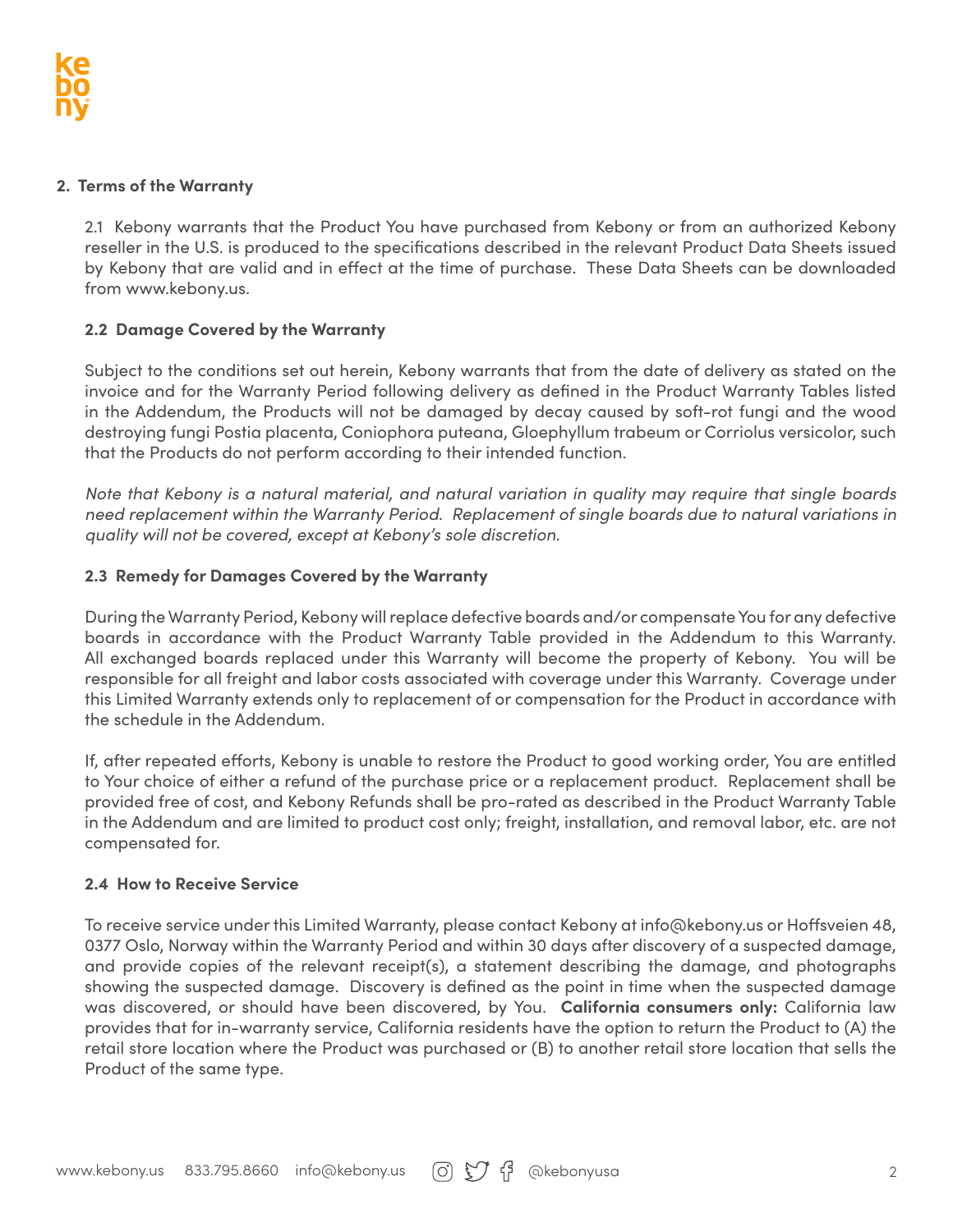Kebony reserves the right to inspect the Product(s) prior to any authorization by Kebony of any replacement, refund or other remedy under this Limited Warranty. From the date a potential claim is detected, You must take all reasonable steps to protect the Product(s) from further damage and all reasonable steps to mitigate potential losses caused by the suspected damage.

#### **2.5 Limited Warranty Conditions**

This Limited Warranty is valid only within the United States.

This Limited Warranty extends only to Products purchased from Kebony or from a Kebony authorized reseller. This Limited Warranty also does not extend to any Product that has been damaged or rendered defective (a) as a result of accident, misuse, neglect, alteration, or abuse by You or a third party; (b) as a result of an act of God; (c) by operation outside the usage parameters stated in the Kebony Installation Guidelines, User Maintenance Guidelines, and other Kebony product documents valid at the time of purchase, which are available to You at the time of purchase at www.kebony.us or by writing to Kebony at Hoffsveien 48, 0377 Oslo, Norway; (d) by modification of the Product; (e) by negligent handling or damage due to faulty third party packaging or mishandling in transit; (f) by improper storage, handling, installation, or use, including but not limited to any damage where good design and installation practices have not been followed; (g) by settlement or structural movement and/or movement of materials to which the Product is attached; (h) by damage from incorrect design of any structure or where the maximum designed loads are exceeded for any structure; (i) as a result of contamination by non-destroying organisms such as surface mold, mildew or algae; or (j) any cause other than manufacturing defects attributable to Kebony.

This Limited Warranty is valid on the condition that Kebony Installation Guidelines, User Maintenance Guidelines, and other Kebony product documents valid at the time of purchase are observed and followed at the handling, storage, installation and use of the Product(s). Failure to install Product(s) in accordance with Kebony's instructions will invalidate this Limited Warranty.

#### **2.6 Exclusions**

This Limited Warranty constitutes Kebony's entire liability, which will never exceed the price You paid for the Product, plus the necessary costs associated with making the Limited Warranty claim.

EXCEPT AS EXPRESSLY SET FORTH IN THIS WARRANTY, KEBONY DISCLAIMS ALL WARRANTIES, EXPRESSED OR IMPLIED, INCLUDING ANY IMPLIED WARRANTIES OF MERCHANTABILITY AND FITNESS FOR A PARTICULAR PURPOSE. IF KEBONY CANNOT DISCLAIM IMPLIED WARRANTIES UNDER APPLICABLE LAW, THEN TO THE EXTENT POSSIBLE, SUCH IMPLIED WARRANTIES ARE LIMITED TO THE DURATION OF THE EXPRESS WARRANTY. THE WARRANTY DURATION ON ANY REPLACED PRODUCT WILL BE THAT PORTION OF THE WARRANTY PERIOD REMAINING ON YOUR ORIGINAL PRODUCT. SOME STATES (OR JURISDICTIONS) DO NOT ALLOW THE EXCLUSION OR LIMITATION OF INCIDENTAL OR CONSEQUENTIAL DAMAGES, SO THE ABOVE EXCLUSION OR LIMITATION MAY NOT APPLY TO YOU.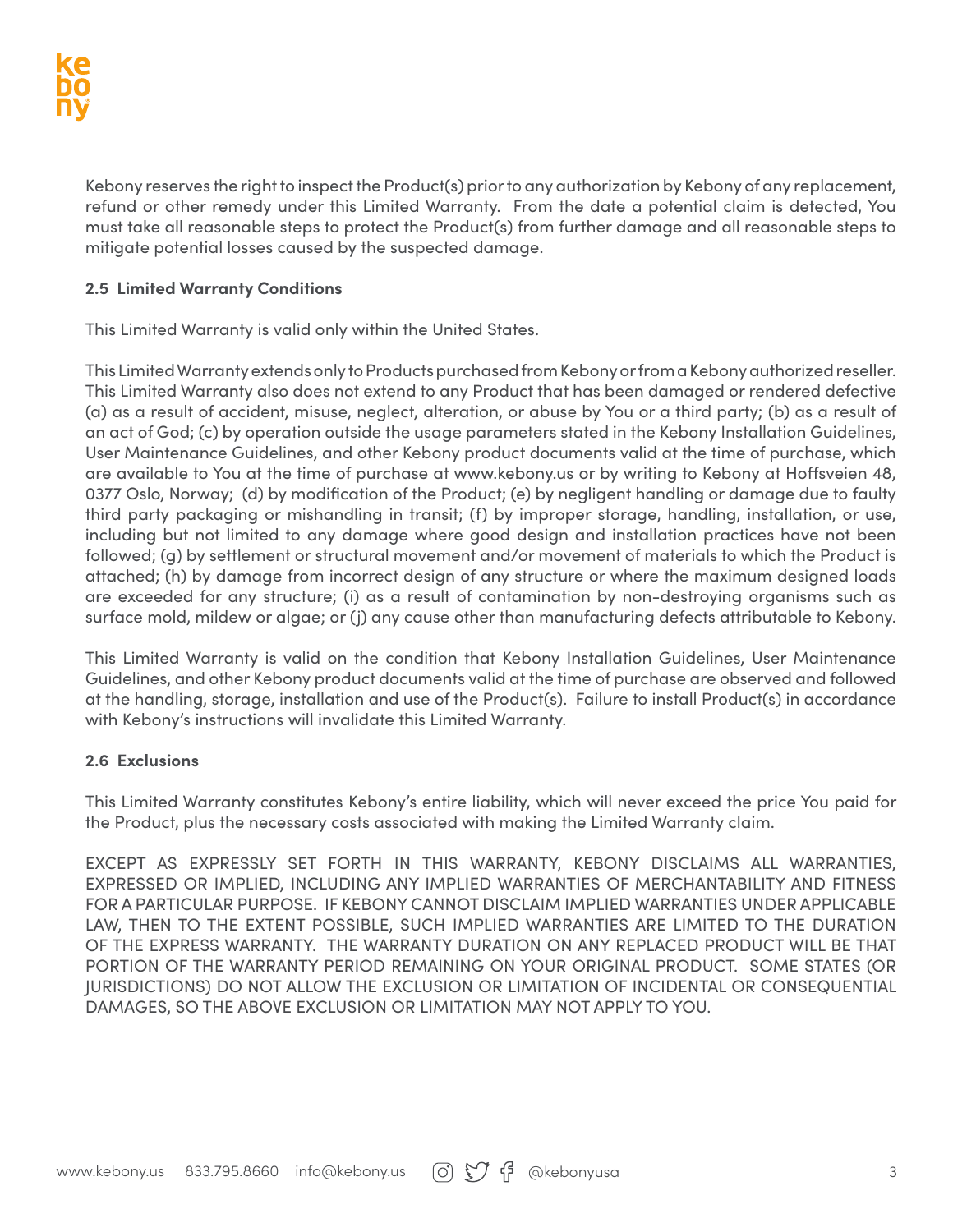#### **3. Limitation of Remedy**

3.1 Kebony is not liable for any damages caused by the Product or the failure of the Product to perform, including any lost profits, lost savings, indirect damages, incidental damages, economic damages, exemplary damages, special damages, punitive damages, or consequential damages. Kebony is not liable for any claim made by a third party or made by You for a third party.

3.2 This limitation applies whether damages are sought, or a claim made, under this Warranty or as a tort claim (including negligence and strict product liability), a contract claim, or any other claim. This limitation cannot be waived or amended by any person. This limitation of liability will be effective even if Kebony or an authorized representative of Kebony has been advised by You of the possibility of any such damages. This limitation of liability, however, will not apply to claims for personal injury.

#### **4. Dispute Resolution Procedure and Class Action Waiver**

If You have a complaint, You agree to first contact us at info@kebony.us to attempt to resolve the complaint informally. Any complaint relating to this Limited Warranty or Your relationship with Kebony that cannot be resolved through such informal process within one hundred and twenty (120) days shall be exclusively resolved by binding, confidential arbitration administered by the American Arbitration Association ("AAA"). Kebony agrees that any claim it may have against You will also be subject to this arbitration provision, except for claims involving the infringement or misappropriation of Kebony's intellectual property. The arbitration will be conducted by a single neutral arbitrator in the English language by written submissions and with no discovery unless the parties agree otherwise or the arbitrator finds that good cause for limited discovery exists. The arbitrator shall be selected by agreement of the parties or, if the parties cannot agree, chosen in accordance with the AAA's Rules. The arbitration will be conducted pursuant to the AAA's Commercial Arbitration Rules and Procedures, in effect at the time of submission of the demand for arbitration. The AAA's Rules are available at www.adr.org or by calling 1-800-778-7879. The arbitrator shall have the exclusive and sole authority to resolve any dispute relating to the interpretation, validity, or enforceability of this arbitration provision and Limited Warranty. The arbitrator shall have the exclusive and sole authority to determine whether any dispute is arbitrable and whether this arbitration agreement can be enforced against a third-party. Payment of all filing, administration, and arbitrator fees shall be governed by the AAA's Rules. In all other respects, the parties shall each pay their own additional fees and costs.

The arbitrator shall follow the substantive law of the State of Texas without regard to its conflicts of laws principles. Any award rendered shall include a confidential written opinion and shall be final, subject to appeal under the Federal Arbitration Act, 9 U.S.C. §§ 1-16, as amended. Judgment on the award rendered by the arbitrator may be entered in any court of competent jurisdiction.

You and Kebony agree that disputes will only be arbitrated on an individual basis and shall not be consolidated, on a class wide, representative basis, or with any other arbitration(s) or other proceedings that involve any claim or controversy of any other party. You and Kebony expressly waive any right to pursue any class or other representative action against each other.

Failure or any delay in enforcing this arbitration provision in connection with any particular claim will not constitute a waiver of any rights to require arbitration at a later time or in connection with any other claims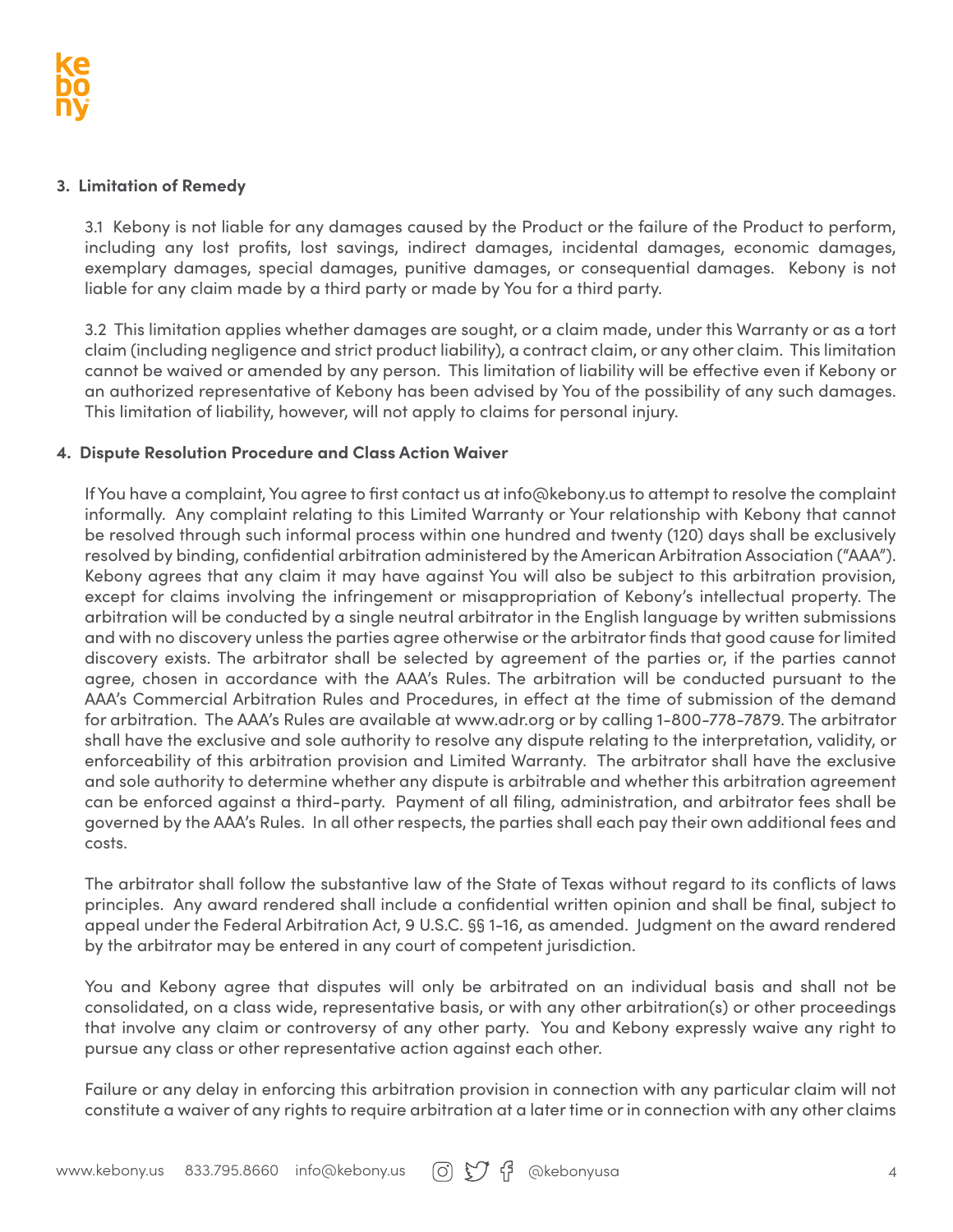except that all claims must be brought within 1 year after the claim arises (the 1 year period includes the 120-day informal resolution procedure described above).

**California consumers only:** Notwithstanding anything to the contrary herein, and only to the extent a court of competent jurisdiction determines that California law applies to Kebony's relationship with a California resident in contravention of this provision, then (a) a representative action for public injunctive relief pursuant to California's Consumer Legal Remedies Act (Cal. Civ. Code § 1750 et seq.), Unfair Competition Law (Cal. Bus. & Prof. Code § 17200 et seq.) and/or False Advertising Law (Cal. Bus. & Prof. Code § 17500 et seq.) must be arbitrated on a class basis, (b) in the event that the foregoing clause is deemed invalid or unenforceable, a representative action for public injunctive relief pursuant to California's Consumer Legal Remedies Act (Cal. Civ. Code § 1750 et seq.), Unfair Competition Law (Cal. Bus. & Prof. Code § 17200 et seq.) and/or False Advertising Law (Cal. Bus. & Prof. Code § 17500 et seq.) may be brought in the state or federal courts located in Houston, Texas on a putative class basis, and (c) any claims other than for public injunctive relief must be arbitrated on an individual, non-class basis as otherwise set forth in this Section 4.

**You have the right to opt out of this arbitration provision within thirty (30) days from the date of Your purchase by e-mailing us at info@kebony.us or calling us at 1-833-795-8660. For Your opt-out to be effective, You must submit a signed written notice identifying the product You purchased and the date of Your purchase. If more than thirty (30) days have passed, You are not eligible to opt out and You must pursue Your claim through binding arbitration as set forth in this Section 4.w**

#### **5. U.S.A. State Laws**

5.1 Some states do not allow limitation on how long an implied warranty lasts, so the above limitation may not apply to You.

5.2 Some states do not allow the exclusion or limitation in incidental or consequential damages for consumer products. In such states, the exclusion or limitation of this Limited Warranty may not apply to You. This Limited Warranty gives You specific legal rights, and You may also have other rights which may vary from State to State. You are advised to consult applicable state laws for a full determination of Your rights.

#### **6. Additional Warranty Information**

Please contact Your Kebony authorized reseller or Kebony if You have any questions about this Limited Warranty. You can find contact information at www.kebony.us.